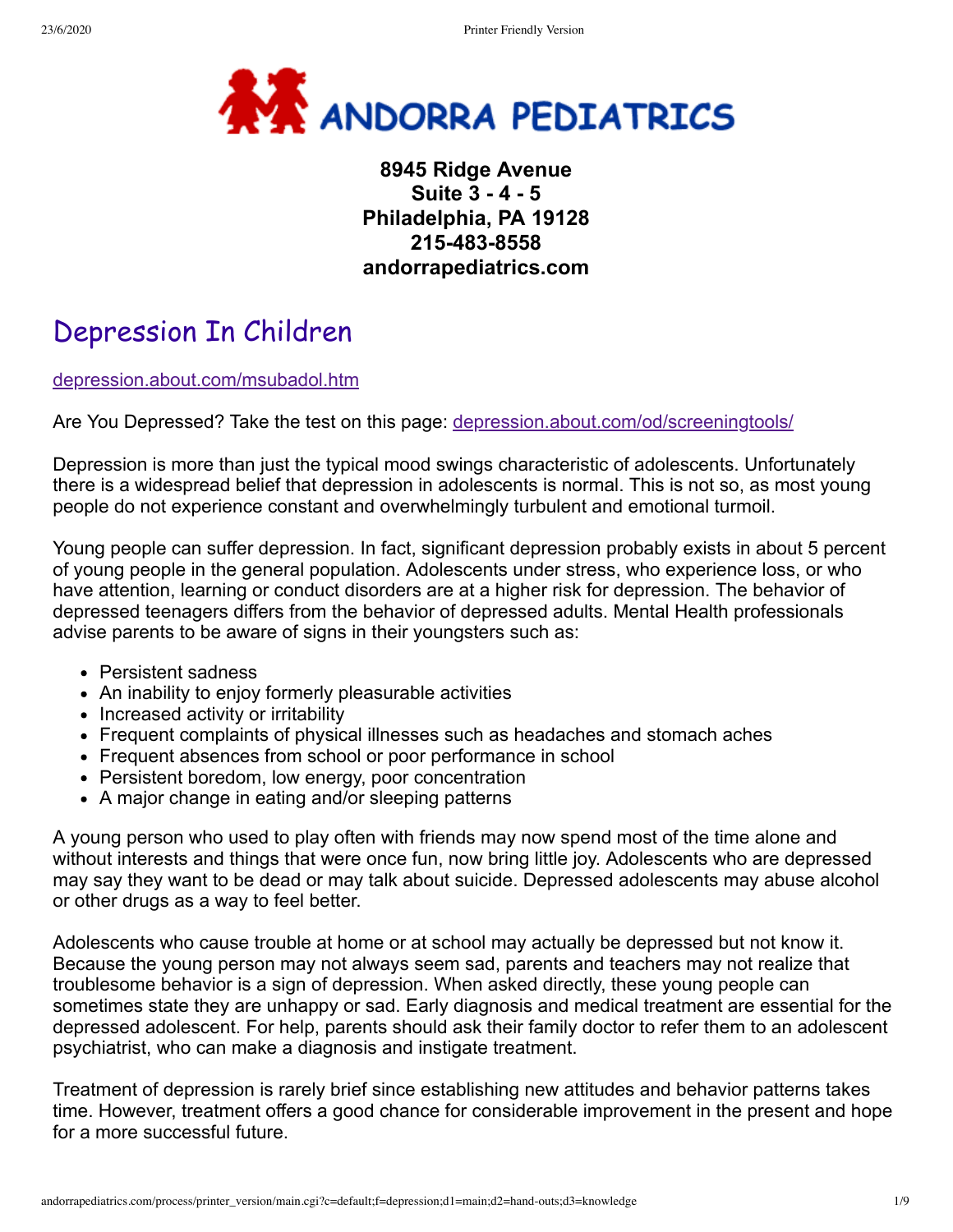#### **Is Your Child Depressed?**

If you suspect your child is depressed, you need to do more than tell him to "cheer up" or "snap out of it." If you don't get help right away, your child's life could fall apart, including his self-esteem, his school work, and his relationships with friends and family.

Here are some questions to ask yourself if you think your child might be depressed:

- Does your child cry more often than in the past?
- Does she complain of feeling blue or empty inside?
- When things do not go your child's way, does he think his life is hopeless?
- Does your child have a hard time falling asleep at bedtime, or does she awaken in the middle of the night and have trouble going back to sleep?
- Has your child lost interest in his favorite activities?
- Does he spend more time alone, away from friends and family?
- Has your child gained or lost weight in recent weeks?
- Does she seem more worn out and tired than in the past?
- Does he sometimes talk about hurting himself?

If you answered "yes" to several of these questions, talk to your child's pediatrician. Before referring you to a child psychiatrist or psychologist, he or she will rule out medical conditions with symptoms that are like the symptoms of depression.

Once under the care of a psychiatrist or psychologist, your child may need several tests to find out whether he is actually clinically depressed. The therapist will have a long talk with both you and your child, reviewing her history and finding out about her moods and feelings. Once the therapist is sure that your child is depressed, treatment can begin.

*Adapted from "Caring for Your School-age Child: Ages 5 to 12," © American Academy of Pediatrics*

#### **Adolescent Depression**

*Maurice Blackman, MB, FRCPC. Clinical professor and director, division of child and adolescent psychiatry, University of Alberta Hospitals, Edmonton*

## **Is Depression In Adolescents A Significant Problem?**

The suicide rate for adolescents has increased more than 200% over the last decade. Adolescent suicide is now responsible for more deaths in youths aged 15 to 19 than cardiovascular disease or cancer.

Recent studies have shown that greater than 20% of adolescents in the general population have emotional problems and one-third of adolescents attending psychiatric clinics suffer from depression.

Despite this, depression in this age group is greatly under-diagnosed, leading to serious difficulties in school, work and personal adjustment which often continue into adulthood.

## **Why Is Depression In This Age Group Often Missed?**

Adolescence is a time of emotional turmoil, mood swings, gloomy introspection, great drama and heightened sensitivity. It is a time of rebellion and behavioral experimentation.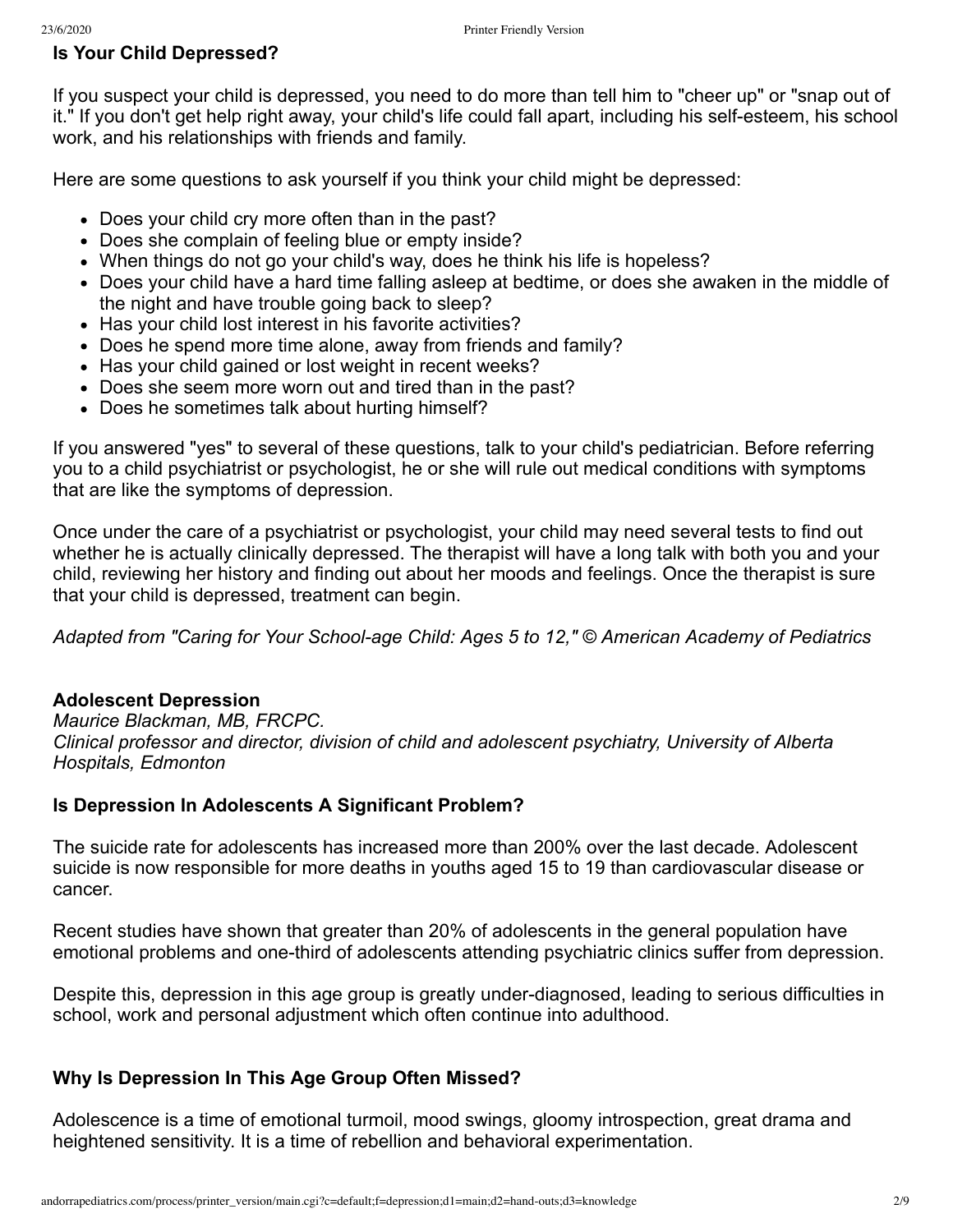Diagnosis, therefore, must rely not only on a formal clinical interview but on information provided by parents, teachers and community advisors. The patient's personality must be taken into account, as well as any obvious or subtle stress or trauma that may have preceded the clinical state. The therapeutic alliance is very important since the adolescent will not usually readily share his/her feelings with an adult stranger unless trust and rapport are established.

Confidentiality must be assured, but not to the point that the parents - who are often essential allies in treatment - are wholly excluded. Diagnosis may require more than one interview and is not a process that can be rushed. Inquire directly about possible suicidal ideation.

## **What Are The Common Symptoms Of Adolescent Depression?**

Depression presents in adolescents with essentially the same symptoms as in adults; however, some clinical shrewdness may be required to translate the teenagers' symptoms into adult terms.

**Pervasive sadness** may be exemplified by wearing black clothes, writing poetry with morbid themes or a preoccupation with music that has nihilistic themes.

**Sleep disturbance** may manifest as all-night television watching, difficulty in getting up for school, or sleeping during the day.

**Lack of motivation and lowered energy level** is reflected by missed classes.

**A drop in grade averages** can be equated with loss of concentration and slowed thinking.

**Boredom** may be a synonym for feeling depressed.

**Loss of appetite** may become anorexia or bulimia. Adolescent depression may also present primarily as a behavior or conduct disorder, substance or alcohol abuse, or as family turmoil and rebellion with no obvious symptoms reminiscent of depression.

# **How Can Suicide Risk Be Determined?**

It is common for young people to be preoccupied with issues of mortality and to contemplate the effect their death would have on close family and friends. Thankfully, these ideas are usually not acted upon. Suicidal acts are generally associated with a significant acute crisis in the teenager's life and may also involve concomitant depression.

It is important to stress that the crisis may be insignificant to the adults around, but very significant to the teenager. The loss of a boyfriend or girlfriend, a drop in school marks or a negative admonition by a significant adult, especially a parent or teacher, may be precipitant to a suicidal act. Suicidal ideation and acts are more common among children who have already experienced significant stress in their lives.

Significant stressors include divorce, parent or family discord, physical or sexual abuse and alcohol or substance abuse. A suicide in a relative or close friend may also be an important identifier of those at the greatest risk. The teenager who exhibits obvious personality change, including social withdrawal, or who gives away treasured possessions may also be seriously contemplating ending his/her life.

Many more teenagers attempt suicide than actually succeed, and the methods used may be naive. There is a tendency to treat perceived minor attempts as attention seeking, histrionic and of no importance.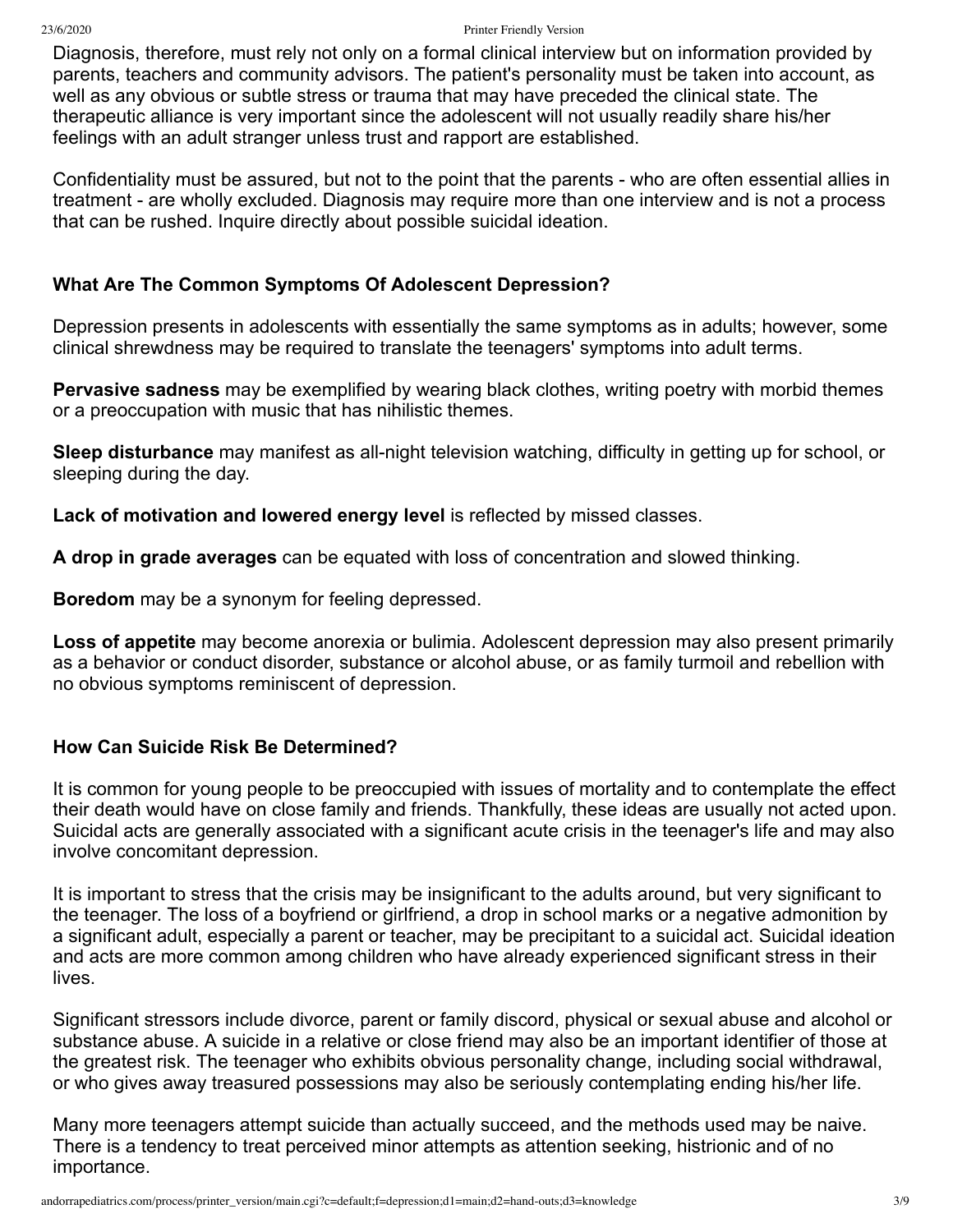This is a mistake, as a teenager who has attempted suicide and has not received any relief from his or her impossible situation may well be a successful repeater. All suicidal behaviors reflect a cry for help and must be taken seriously.

## **How Can The Physician Best Manage The Depressed Patient?**

The management of the depressed teenager begins at the first interview with the creation of a therapeutic alliance. It is important that the interview be conducted in a relaxed manner, preferably in a room other than a formal examination room. The teenager may have to be brought back the next day or on a number of successive days to adequately address problems. The physician must inspire confidence and trust, and be aware of his or her own biases. Teenagers can be oppositional and negative when depressed. They may have very fragile self-esteem and project their feelings onto the physician. It is important to understand this behavior as part of the depression and treat it accordingly.

Interviews should be conducted with and without the parent(s) present. The rules of confidentiality must be discussed with a clear understanding of which issues will be withheld (e.g., suicide intention). The teenager is an active participant in the treatment process and the physician must identify the problem to the patient and parent, offer hope and reassurance, outline treatment options and arrive at a mutually agreed-upon treatment plan. A family assessment should be undertaken to evaluate what support may be available from family members and what resources are available in crisis.

# **How Should Depression In Adolescents Be Treated?**

There are two main avenues to treatment: psychotherapy and medication. Often, both may be required. The majority of mild depressions in teenagers respond to supportive psychotherapy with active listening, advice and encouragement.

Issues of alcohol and substance abuse may have to be addressed. Formal family therapy may be required to deal with specific problems or issues.

Co-existing conditions are not unusual in teenagers including anxiety, obsessive-compulsive disorder, learning disability or attention deficit hyperactive disorder. If present, they need to be addressed and treated,

# **When Should Medication Be Used?**

Selective serotonin reuptake inhibitors (SSRI's) are well tolerated by teenagers because of their fairly rapid action and low tendency to cause side effects. Low side effects also make them particularly helpful in an impulsive patient population. It is important that an adequate time period be given to allow the medication to work (four to six weeks) and that adequate doses are used.

There are sufficient choices of SSRIs, so that a suitable medication can be found for most symptom clusters. Most teenagers can tolerate adult dosages, and lack of response may reflect a problem with dosage rather than the choice of medication. Anxiety reducing and sleep medication may also be helpful.

# **When Should The Patient Be Referred To A Psychiatrist Specializing In Adolescents?**

Referral should be considered under a number of circumstances. If the physician cannot engage in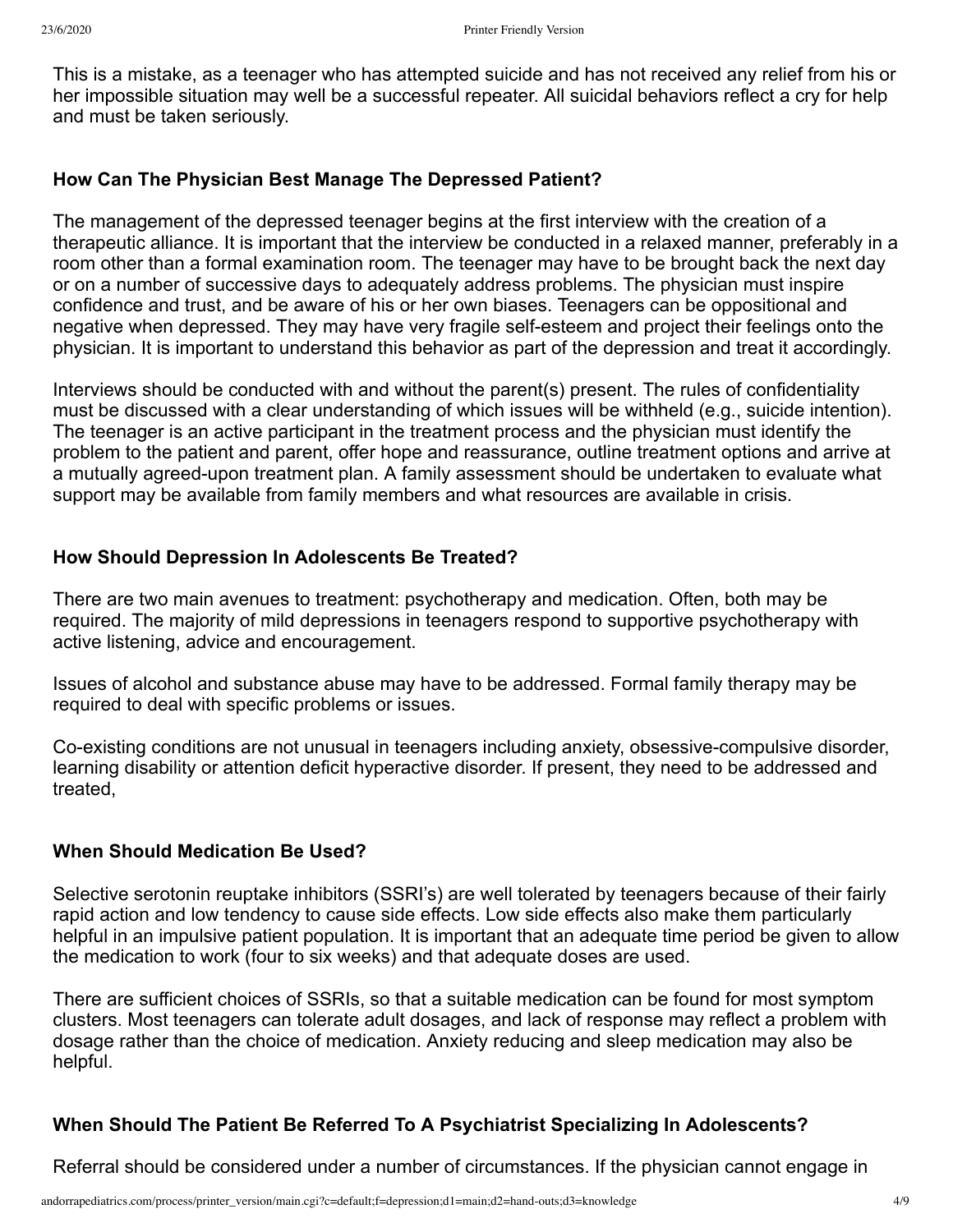conversation with the teenager because of the patient's resistance or the physician's own insecurity about dealing with this age group, then referral is suggested. This is particularly important if the depression is judged to be severe or if there have been some suicidal concerns.

Referral should also be considered if the patient's condition does not improve in the expected time or if there is any deterioration or worsening of the depression despite adequate treatment.

It should be stressed that the majority of teenage depressions can be managed successfully by the primary care physician with the support of the family.

#### **Let's Talk About Depression**

www.psychologyinfo.com/depression/teens.htm

Approximately 4 out of 100 teenagers get seriously depressed each year. Sure, everybody feels sad or blue now and then. But if you're sad most of the time and it's giving you problems with:

- your grades
- your relationships with your family and friends
- alcohol, drugs, or sex
- controlling your behavior in other ways

Then the problem may be – **DEPRESSION**. The good news is you can get treatment and **FEEL BETTER SOON**.

#### **What Is Depression?**

Clinical Depression is a serious illness that can affect anybody, including teenagers. It can affect your thoughts, feelings, behavior, and overall health.

Most people with depression can be helped with treatment. But, most depressed people never get the help they need. When depression isn't treated, it can get worse, last longer, and prevent you from getting the most out of your life. Remember, you're only a teenager once.

## **How Do I Know When I'm Depressed? How Can I Tell If A Friend Might Be Depressed?**

First, there are two kinds of depression: The sad kind, called major or reactive depression, and manicdepression or bipolar illness, when feeling down and depressed alternates with being speeded-up and sometimes acting reckless.

If you have had several of these symptoms, and they've lasted several weeks, or cause a big change in your routine, you should talk to someone who can help, like a psychologist, or your school counselor!

When You're Depressed

- You feel sad or cry a lot and it doesn't go away.
- You feel guilty for no real reason; you feel like you're no good; you've lost your confidence.
- Life seems meaningless or like nothing good is ever going to happen again.
- You have a negative attitude a lot of the time, or it seems like you have no feelings.
- You don't feel like doing a lot of the things you used to like-- like music, sports, being with friends, going out-- and you want to be left alone most of the time.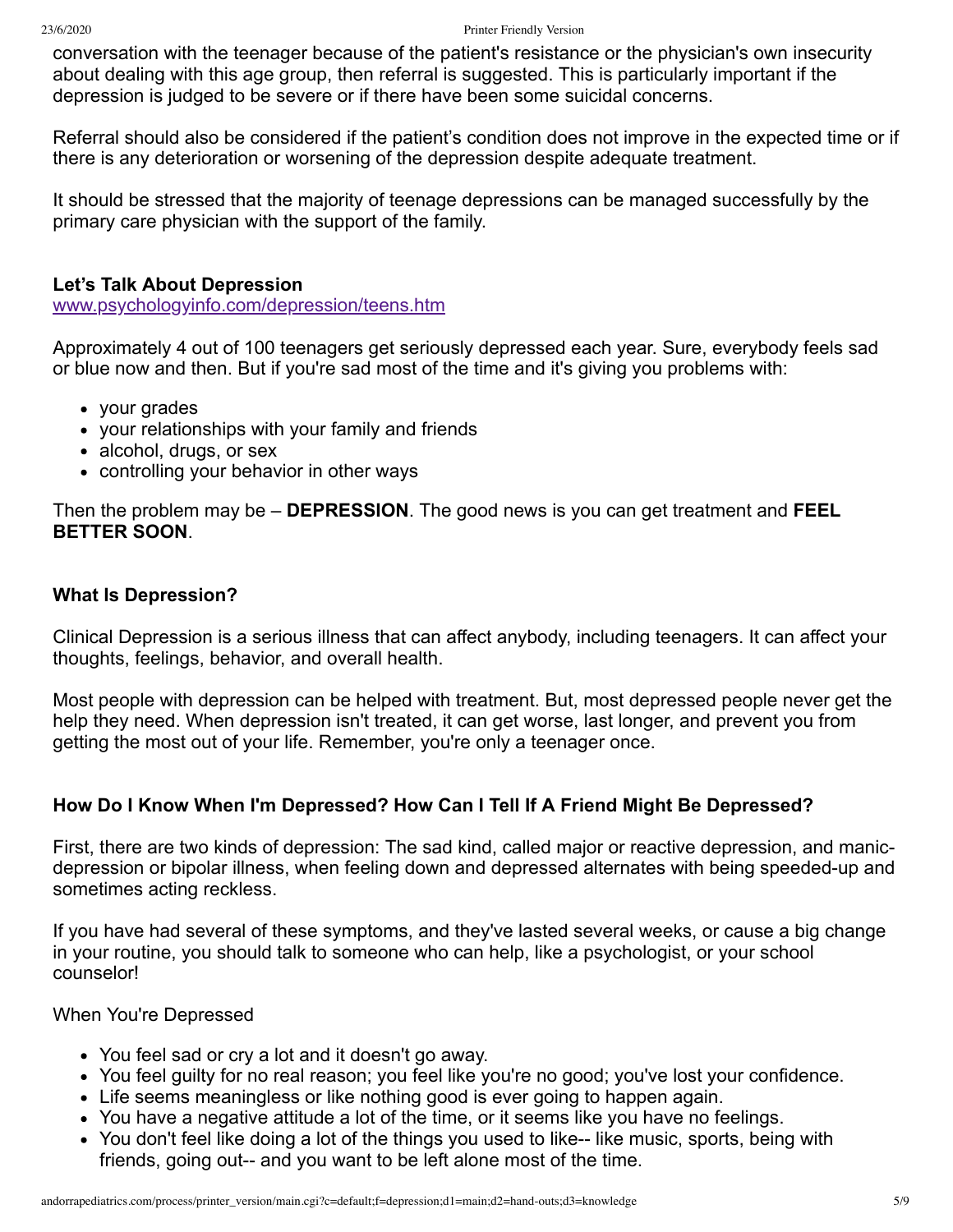- It's hard to make up your mind. You forget lots of things, and it's hard to concentrate.
- You get irritated often. Little things make you lose your temper; you over-react.
- Your sleep pattern changes; you start sleeping a lot more or you have trouble falling asleep at night. Or you wake up early most mornings and can't get back to sleep.
- Your eating habits change; you've lost your appetite or you eat a lot more.
- You feel restless and tired most of the time.
- You think about death, or feel like you're dying, or have thoughts about committing suicide.

#### When You're Manic

- You feel high as a kite, like you're "on top of the world".
- You get unreal ideas about the great things you can do---things that you really can't do.
- Thoughts go racing through your head; you jump from one subject to another, and you talk a lot.
- You're a non-stop party, constantly running around.
- You do too many wild or risky things: with driving, with spending money, with sex, etc.
- You're so "up" that you don't need much sleep.
- You're rebellious or irritable and can't get along at home or school, or with your friends.

#### **Talk To Someone About Depression**

If you think you're depressed...TALK TO SOMEONE! If you are concerned about depression in yourself or a friend, TALK TO SOMEONE WHO CAN HELP. There are many people who you can talk to:

- a psychologist
- your school counselor
- your parents, or a trusted family member
- your family doctor
- your clergy
- a professional at a mental health center

Remember - Depression can affect people of any age, race, ethnic, or economic group.

#### **Treatment for Depression**

- Having depression doesn't mean that a person is weak, or a failure, or isn't really trying. It means they need Treatment.
- Most people with depression can be helped with counseling, provided by a professional psychologist, and some are helped with counseling and medicine.
- Counseling, or psychotherapy, means talking about feelings with a trained psychologist who can help you change the relationships, thoughts, or behaviors that are causing the depression. Think about it, you feel depressed because you think your life is bad. What if you're wrong? What if you're missing all the good things around you? What if your future holds a lot more promise than you think? When you're depressed, you're in a rut, and you can't see anything good. You need to talk to someone who can help you get out of that rut! Don't wait, ask your parents, or your school counselor for help today.
- Medicine is used to treat depression that is severe or disabling. Antidepressant medications are not "uppers" and are not addictive. When depression is so bad that you can't focus on anything else and when it interferes with your life in an overwhelming way, medication might be necessary.
- With treatment, most depressed people start to feel better in just a few weeks.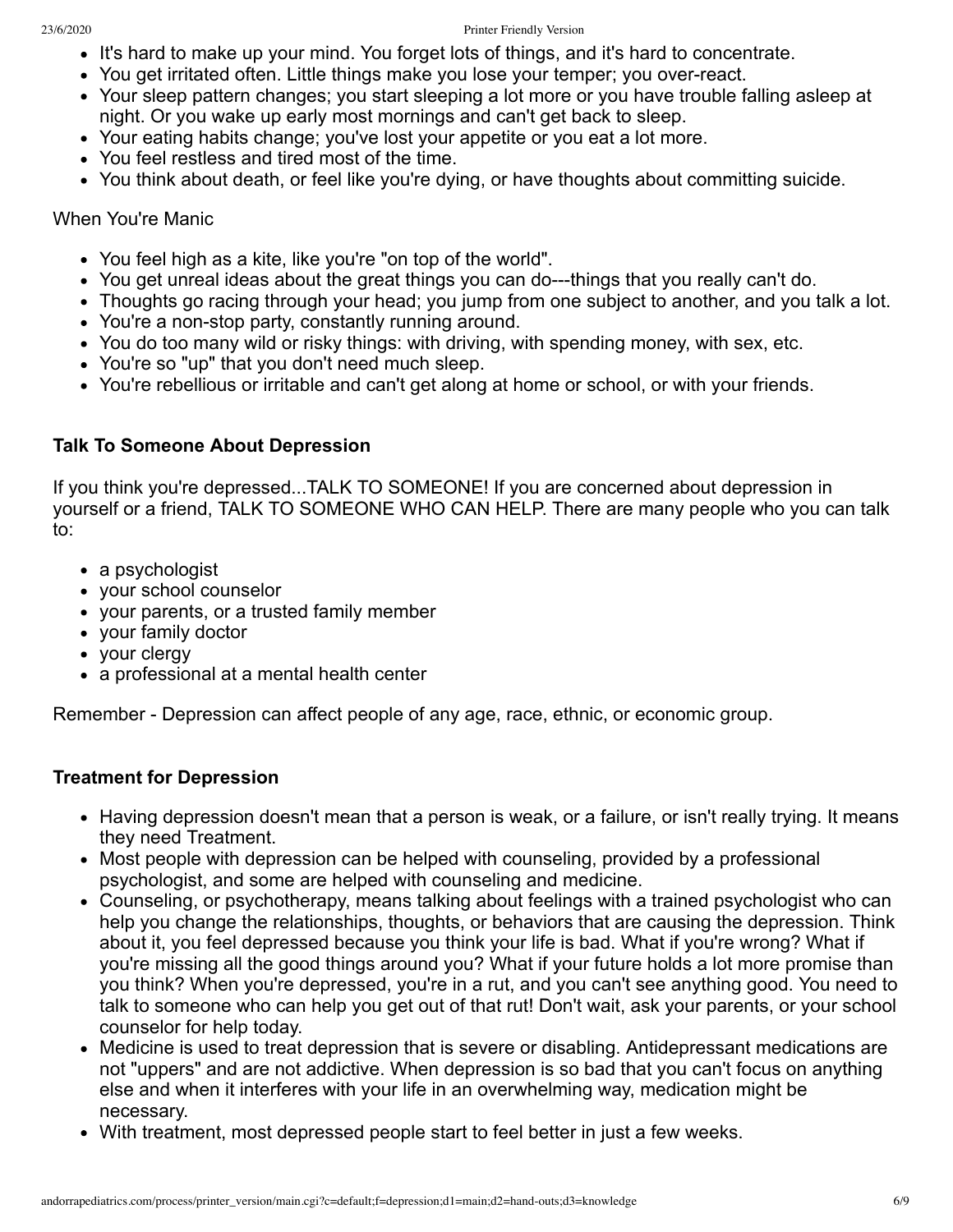# **You Are Not Alone!**

There's help out there and you can ask for help. And if you know someone whom you think is depressed, you can help. Listen and encourage your friend to ask a parent or a responsible adult about treatment. If your friend doesn't ask for help soon, talk to an adult you trust and respect-- especially if your friend mentions suicide. Your friend's life is more important than keeping a secret!

## **What About Suicide?**

Most people who are depressed do not commit suicide. But depression increases the risk for suicide or suicide attempts. It is NOT true that people who talk about suicide do not attempt it. Suicidal thoughts, remarks, or attempts are ALWAYS SERIOUS! If any of these happen to you or a friend, you must tell a responsible adult IMMEDIATELY. It's better to be safe than sorry.

# **Why Do People Get Depressed?**

Sometimes people get seriously depressed after something like a divorce in the family, major financial problems, someone you love dying, a messed up home life, or breaking up with a boyfriend or girlfriend.

Other times, depression just happens. Often teenagers react to the pain of depression by getting into trouble with alcohol, drugs, sex; trouble with school or bad grades; problems with family or friends.

This is another reason why it's important to get treatment for depression before it leads to other trouble.

## **Alcohol, Drugs and Depression**

A lot of depressed people, especially teenagers, also have problems with alcohol or other drugs (Alcohol is also a drug). Sometimes the depression comes first and people try drugs as a way to escape it. In the long run, drugs or alcohol just make things worse. Other times, the alcohol or other drug use comes first, and depression is caused by :

- $\bullet$  the drug itself
- withdrawal from
- the problems that substance abuse causes

And sometimes you can't tell which came first... the important point is that when you have both of these problems, the sooner you get treatment, the better. Either problem can make the other worse and lead to bigger trouble, like addiction or flunking school. You have to be honest about both problems---first with yourself and then with someone who can help you get into treatment. It is the only way to really get better and stay better.

# **Myths About Depression**

Myths often prevent people from doing the right thing. Some common myths about depression:

Myth: It's normal for teenagers to be moody. Teens don't suffer from "real" depression. Fact: Depression is more than just being moody. And it can affect people at any age, including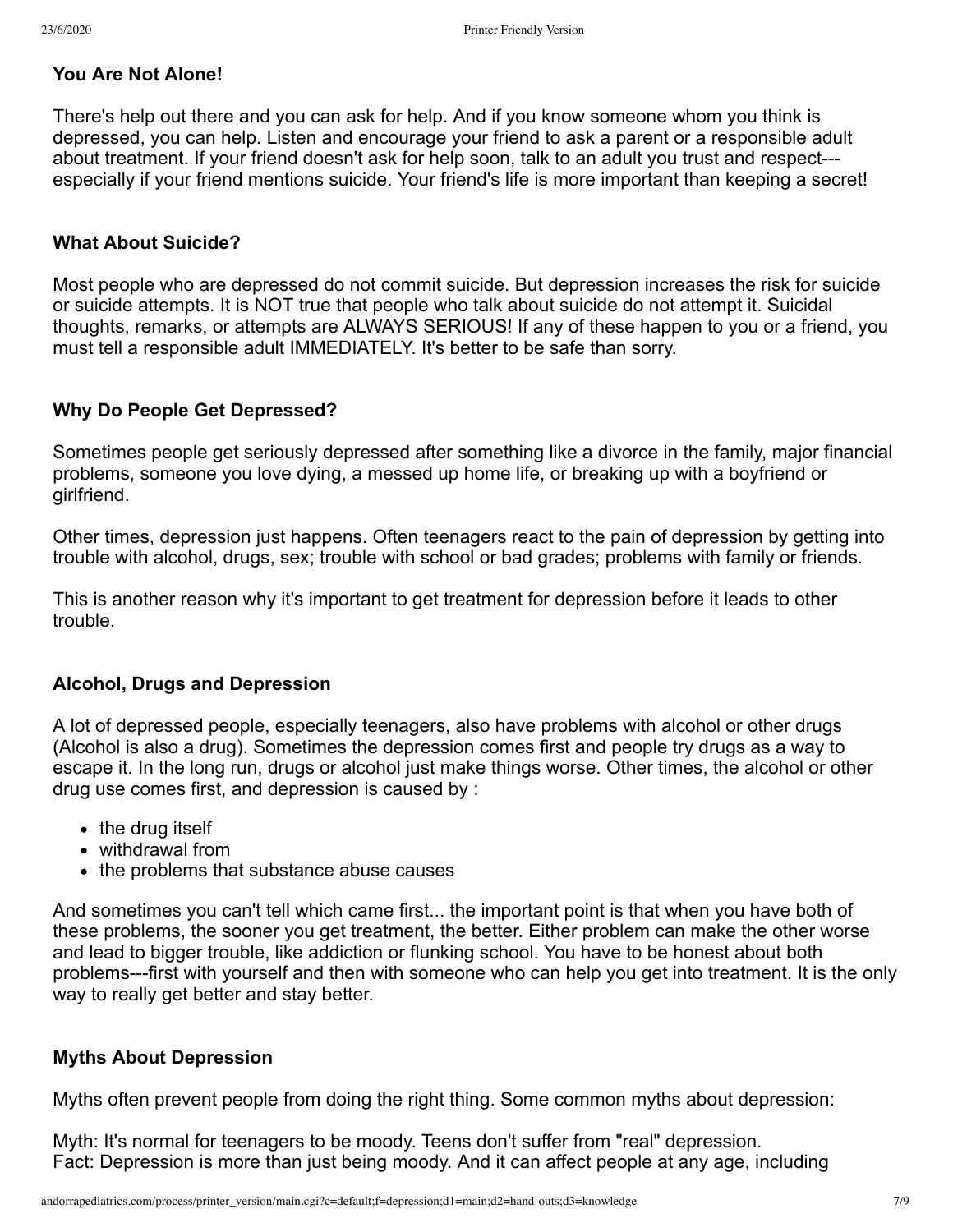teenagers.

Myth: Telling an adult that a friend might be depressed is betraying a trust. If someone wants help, he or she will get it.

Fact: Depression, which saps energy and self-esteem, interferes with a person's ability or wish to get help. It is an act of true friendship to share your concerns with an adult who can help. No matter what you "promised" to keep secret, your friend's life is more important than a promise.

Myth: Talking about depression only makes it worse.

Fact: Talking about your feelings to someone who can help, like a psychologist, is the first step towards beating depression. Talking to a close friend can also provide you with the support and encouragement you need to talk to your parents or school counselor about getting evaluated for depression.

# **Childhood Depression in Teens**

#### depression.about.com/msubadol.htm

Resources concerning the diagnosis and treatment of teen depression; suicide prevention.

The following are on this web site:

- Alice's Garden
- Adolescent depression information for parents.
- Bipolar Children and Teens
- Resources on bipolar mood disorder written from the perspective of a mother of a bipolar child.
- Center for Adolescent Health Factsheets
- A fact sheet on adolescent depression.
- Diagnosis and Treatment of Bipolar Disorder
- An article about the special problems encountered when attempting to diagnose bipolar disorder in children and the methods used.
- Diagnosis and Treatment of Bipolar Disorder
- Includes two articles about bipolar disorder and the difficulties in diagnosing it. Second article discusses the difficulty in distinguishing between "bad" behavior and bipolar disorder as well as comorbidity with ADHD and CD (Conduct Disorder).
- Forgotten Kids Official Web Page
- The "Forgotten Kids" have no visible disability; but, because their behaviors may seem odd or unpredictable to themselves as much as society, they become overlooked. This site is dedicated to them.
- Guidelines for Clinicians Working with Gifted Suicidal Adolescents
- Treatment guidelines for therapists working with gifted suicidal adolescents.
- Is Your Child Depressed?
- Some questions from the American Academy of Pediatrics to ask yourself if you think your child may be depressed.
- Mood Disorders in Children and Adolescents
- Article about childhood and adolescent depression as one of the most under-diagnosed illnesses in psychiatry.
- Suicide and Homicide among Youth
- Investigating violence among our youth.
- The Homosexuality Factor in Youth Suicide
- An article about suicide in homosexual teens.
- What to Do When a Friend is Depressed
- What to do when a friend is depressed. A guide for teenagers.
- You Asked About...Adolescent Depression
- Answers to frequently asked questions about adolescent depression.